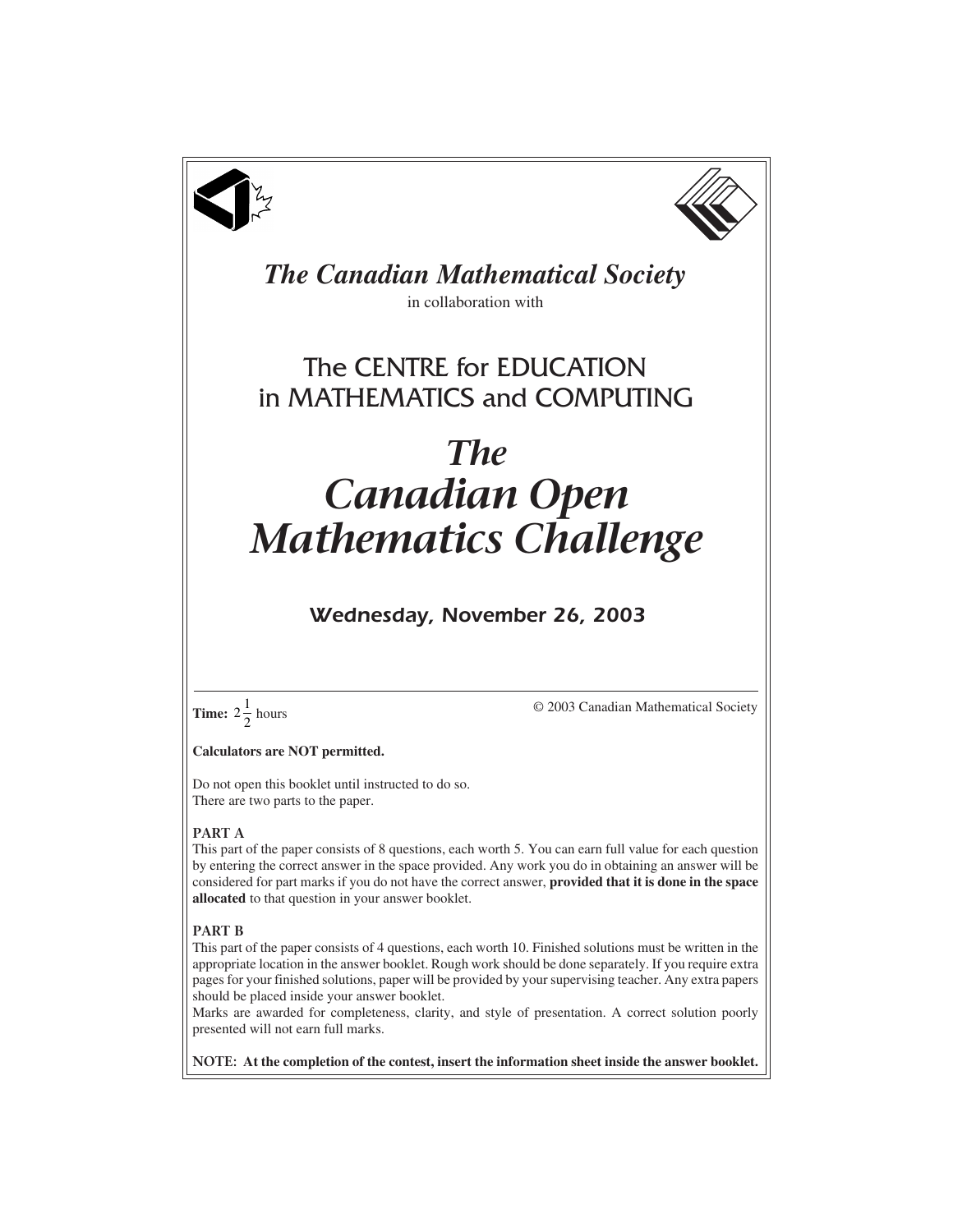#### *Canadian Open Mathematics Challenge*

NOTE: 1. Please read the instructions on the front cover of this booklet.

- 2. Write solutions in the answer booklet provided.
	- 3. It is expected that all calculations and answers will be expressed as exact numbers such as  $4\pi$ ,  $2 + \sqrt{7}$ , etc.
	- 4. Calculators are **not** allowed.

#### **PART A**

- 1. Jeff, Gareth and Ina all share the same birthday. Gareth is one year older than Jeff, and Ina is two years older than Gareth. This year the sum of their ages is 118. How old is Gareth?
- 2. The point  $(4, -2)$  is reflected in the *x*-axis. The resulting point is then reflected in the line with equation  $y = x$ . What are the coordinates of the final point?



3. A circle of radius 1 is centred at the origin. Two particles start moving at the same time from the point  $(1,0)$  and move around the circle in opposite directions. One of the particles moves counterclockwise with constant speed *v* and the other moves clockwise with constant speed  $3v$ . After leaving  $(1,0)$ , the two particles meet first at point *P*, and continue until they meet next at point *Q*. Determine the coordinates of the point *Q*.



- 4. Two *different* numbers are chosen at random from the set  $\{0, 1, 2, 3, 4\}$ . What is the probability that their sum is greater than their product?
- 5. In the diagram, square *ABCD* has a side length of 6. Circular arcs of radius 6 are drawn with centres *B* and *D*. What is the area of the shaded region?



Determine all values of *x* for which  $\left[\frac{3}{x}\right] + \left[\frac{4}{x}\right] = 5$  $\left[\frac{3}{x}\right] + \left[\frac{4}{x}\right] = 5.$ 

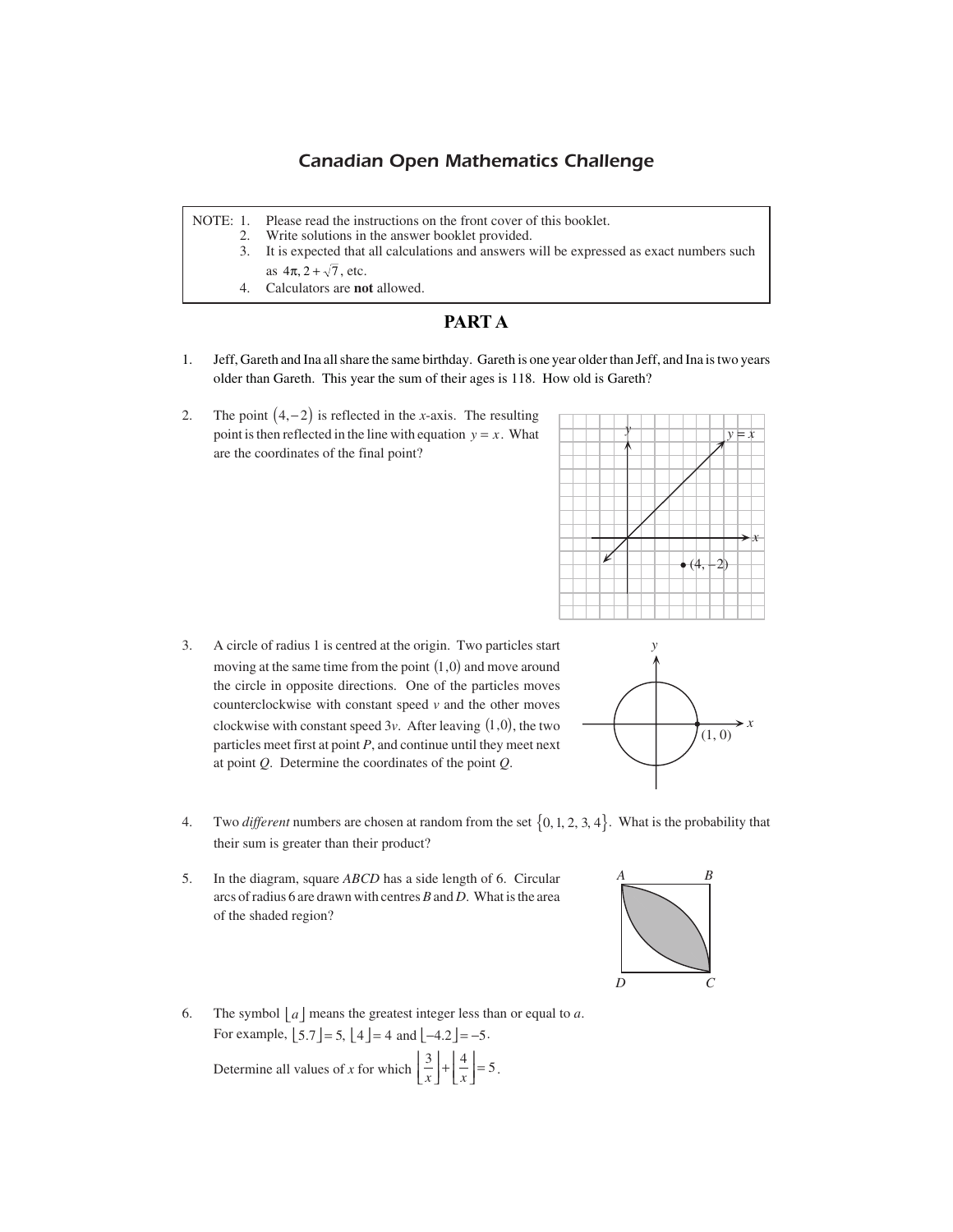- 7. Each of the points  $P(4, 1), Q(7, -8)$  and  $R(10, 1)$  is the midpoint of a radius of the circle *C*. Determine the length of the radius of circle *C*.
- 8. Determine the number of triples  $(k, l, m)$  of positive integers such that

$$
k + l + m = 97
$$
  

$$
\frac{4k}{5} + \frac{5l}{6} + \frac{6m}{7} = 82
$$

#### **PART B**

- 1. In the diagram shown, whole numbers are to be placed in the ten circles so that the sum of the numbers in the circles along any of the ten straight lines is 15. For example,  $a+g+k=15$  and  $e + i = 15$ .
	- (a) If  $k = 2$  and  $e = 5$ , fill in the whole numbers that go in all of the circles in the diagram.
	- (b) Suppose that  $k = 2$  and the value of *e* is unknown.
		- (i) Find a formula for each of *b* and *c* in terms of *e*. A clearly labelled diagram is sufficient explanation.
		- (ii) Show that *e* must be equal to 5.



- 2. A barn has a foundation in the shape of a trapezoid, with three sides of length 6 m, and one side of length 12 m, as shown.
	- (a) Determine each of the interior angles in the trapezoid.
	- (b) Chuck the Llama is attached by a chain to a point on the outside wall of the barn. Chuck is smarter than the average llama, and so realizes that he can always reach the area between the barn and where the chain is fully extended.
		- (i) If Chuck is attached at the point *A* with a chain of length 8 m, what is the area outside the barn that Chuck can reach?
		- (ii) If Chuck is attached at some point *P* along the wall between *A* and *B* with a chain of length 15 m, determine the location of *P* which restricts Chuck to the *minimum* area.
- 3. (a) In the diagram, the two circles  $C_1$  and  $C_2$  have a common chord *AB*. Point *P* is chosen on  $C_1$  so that it is outside  $C_2$ . Lines *PA* and *PB* are extended to cut  $C_2$  at *X* and *Y*, respectively. If  $AB = 6$ ,  $PA = 5$ ,  $PB = 7$  and *AX* = 16, determine the length of *XY*.



(b) Two circles  $C_3$  and  $C_4$  have a common chord *GH*. Point *Q* is chosen on  $C_3$  so that it is outside *C*4. Lines *QG* and *QH* are extended to cut *C*4 at *V* and *W*, respectively. Show that, no matter where *Q* is chosen, the length of *VW* is constant.



*d*

*c*

*i*

*g*) (h) *e* 

*f h*

*k*

*a* <u>b</u>